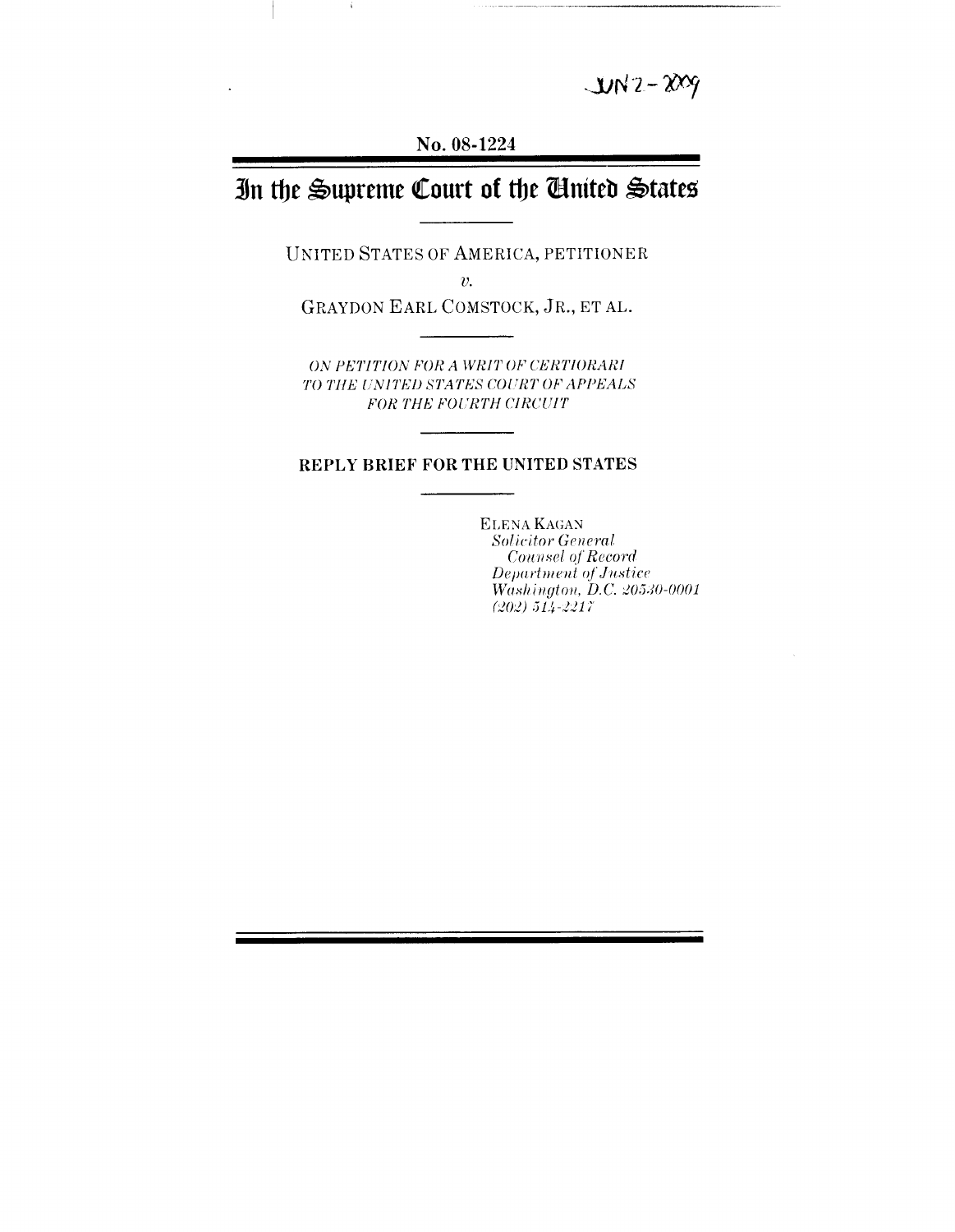# **TABLE OF CONTENTS**

 $\sim$   $\sim$ 

|    | Page                                                                                                                                                                              |  |
|----|-----------------------------------------------------------------------------------------------------------------------------------------------------------------------------------|--|
| Α. | There is now a circuit split on the<br>constitutionality of an important federal<br>statute $\ldots \ldots \ldots \ldots \ldots \ldots \ldots \ldots \ldots \ldots \ldots \ldots$ |  |
| В. | The petition properly addresses the<br>constitutionality of Section 4248 as applied to                                                                                            |  |
| C. | The court of appeals' analysis remains difficult<br>to square with this Court's decision in                                                                                       |  |
| D. | The Court should not add a due process<br>question that has not been addressed by any                                                                                             |  |

 $\sim 10^{-10}$ 

 $\hat{\mathcal{L}}$ 

## **TABLE OF AUTHORITIES**

#### Cases:

 $\mathcal{L}^{\text{max}}_{\text{max}}$  and  $\mathcal{L}^{\text{max}}_{\text{max}}$  and  $\mathcal{L}^{\text{max}}_{\text{max}}$ 

| Addington v. Texas, 441 U.S. 418 (1979) $\ldots \ldots \ldots \ldots \ldots 10$ |
|---------------------------------------------------------------------------------|
|                                                                                 |
| $Ayotte$ v. Planned Parenthood, 546 U.S. 320 (2006)  11                         |
| <i>Cutter v. Wilkinson,</i> 544 U.S. 709 (2005) $\ldots \ldots \ldots \ldots$ 9 |
| FCC v. Fox Television Stations, Inc., 129 S. Ct. 1800                           |
| (2009).                                                                         |
| Greenwood v. United States, 350 U.S. 366 (1956) $\ldots \ldots$ . 7             |
| Kleindienst v. Mandel, 408 U.S. 753 (1972)  4                                   |
| United States v. Hernandez-Arenado, No. 08-278,                                 |
|                                                                                 |
|                                                                                 |
| United States v. Shields, 522 F. Supp. 2d 317 (D.                               |
| Mass. 2007)                                                                     |

(I)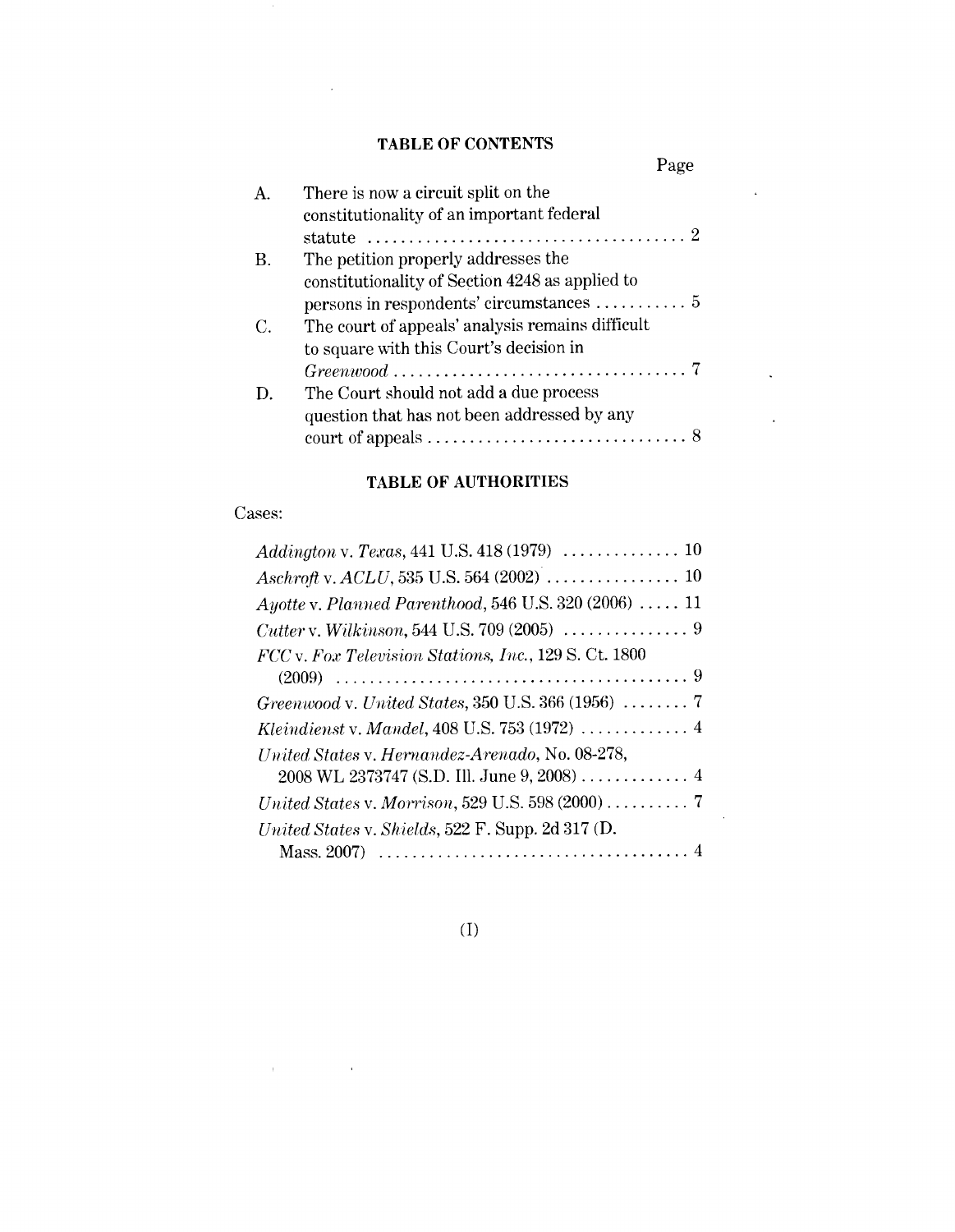| Case—Continued:                                    | Page |
|----------------------------------------------------|------|
| United States v. Tom, No. 08-2345, 2009 WL 1311612 |      |
|                                                    |      |

Constitution and statutes:

 $\sim$ 

| U.S. Const.:                                          |
|-------------------------------------------------------|
|                                                       |
| § 8, Cl. 18 (Necessary and Proper Clause)  8          |
|                                                       |
| Amend. V (Due Process Clause)  8                      |
| Administrative Procedure Act, 5 U.S.C. 551 et seq.  9 |
|                                                       |
|                                                       |
|                                                       |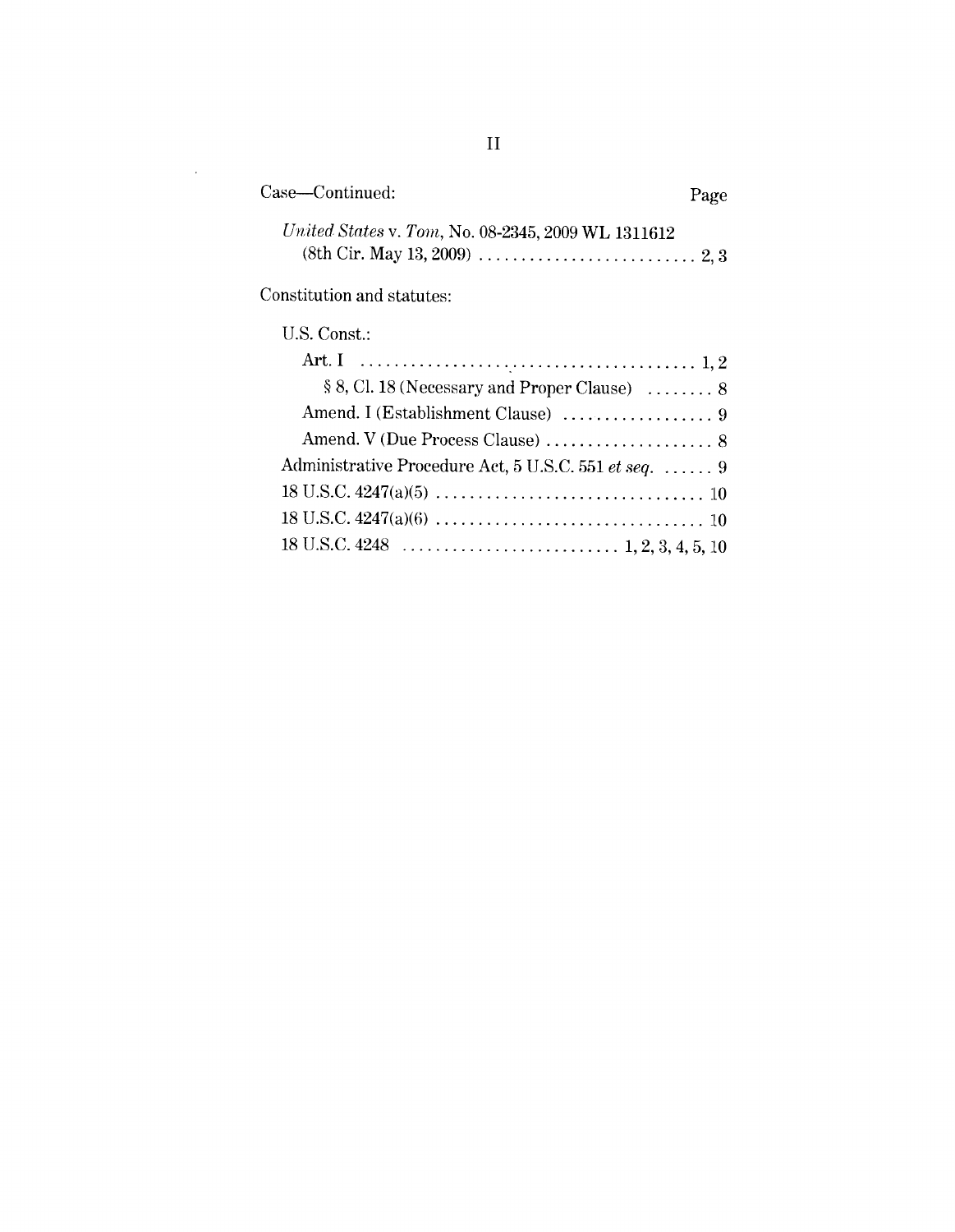# In the Supreme Court of the *Chaited* States

**No. 08-1224**

UNITED STATES OF AMERICA, PETITIONER

 $\upsilon$ .

GRAYDON EARL COMSTOCK, JR., ET AL.

*ON PETITION FOR A WRIT OF CERTIORARI TO THE UNITED STATES COURT OF APPEALS FOR THE FOURTH CIRCUIT*

#### REPLY BRIEF FOR THE UNITED STATES

The United States Court of Appeals for the Fourth Circuit held that 18 U.S.C. 4248 is unconstitutional because it exceeds Congress's powers under Article I of the Constitution. Pet. App. 3a. That invalidation of an Act of Congress is itself a compelling reason for granting review. See Pet. 14-15. That is especially so because the vast majority of all of the Section 4248 proceedings in the Nation are pending in the Fourth Circuit (Pet. 16 & n.10), and in the absence of review by this Court, those proceedings would have to be dismissed. Moreover, as discussed below, since the petition for a writ of certiorari was filed, a circuit split has developed. Respondents present no good reason why this case is not the best vehicle for considering whether Congress has the power to protect the public against the release of federal inmates who suffer from a serious mental illness, abnormality, or disorder and are sexually dangerous to

(1)

 $\pm$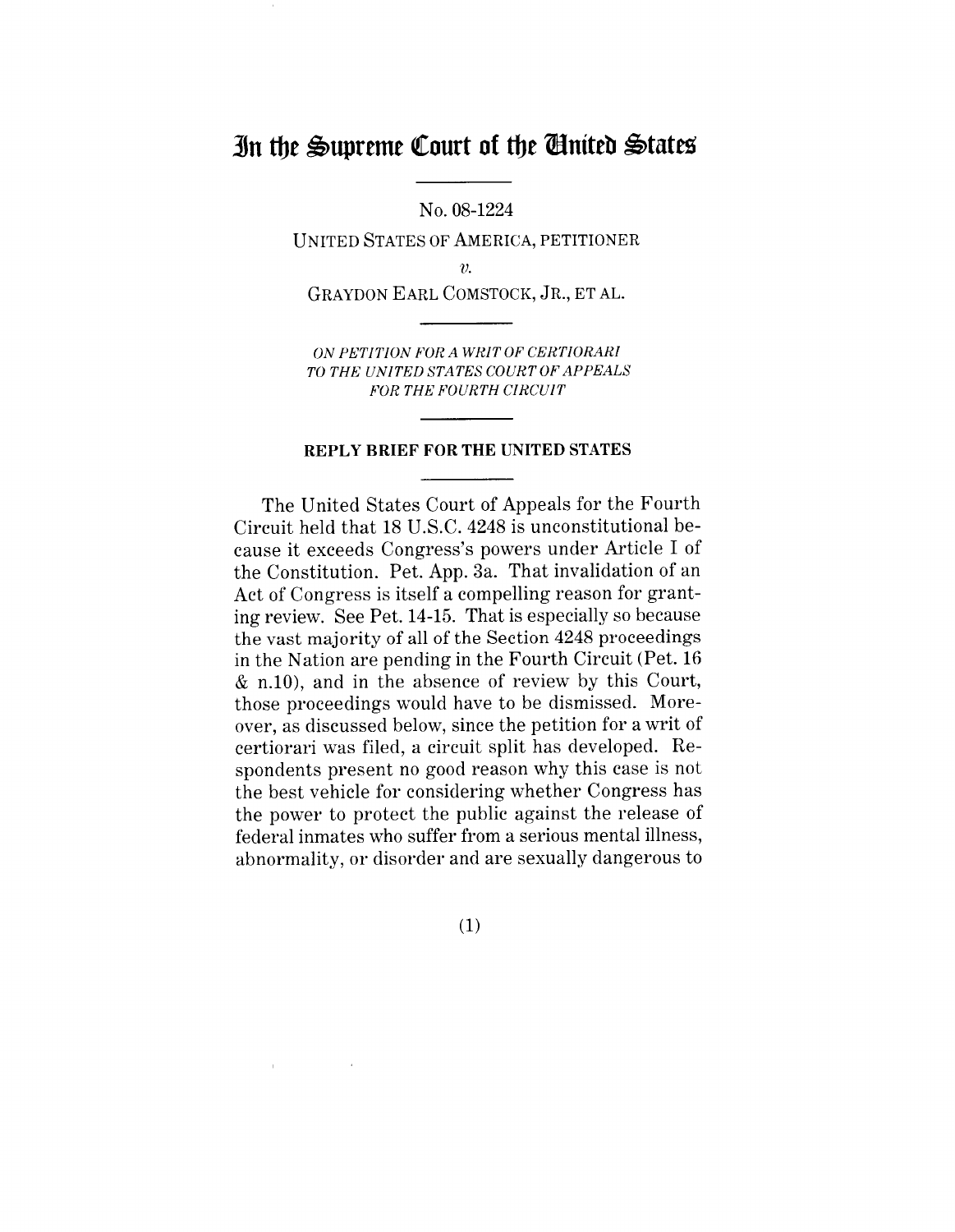others. The petition for a writ of certiorari should be granted.

## A. There Is Now A **Circuit Split** On The **Constitutionality** Of An **Important Federal Statute**

1. As explained in the petition (Pet.  $14-15$ ), this Court often grants certiorari, even in the absence of a circuit conflict, when a court of appeals has held an Act of Congress unconstitutional. The petition also explained (Pet. 16) that, because the principal Bureau of Prisons (BOP) facility for treating sex offenders is located in North Carolina, the invalidation of Section 4248 by the Fourth Circuit is uniquely harmful to the statute's implementation. As a result, this case was already a prime candidate for certiorari when the petition was filed.

Since that time, however, the need for this Court's review has become even more compelling: there is now a conflict between the only two appellate decisions that have addressed whether Congress had the authority under Article I of the Constitution to enact Section 4248. In this case, the Fourth Circuit held that Section 4248 "lie[s] beyond the scope of Congress's authority." Pet. App. 3a. On May 13, 2009, however, the Eighth Circuit held that Section 4248 "is a rational and appropriate means to effectuate legislation authorized by the Constitution," that civil commitment of a federal inmate who has been convicted of sex offenses lies within Congress's "ancillary authority under the Necessary and Proper Clause," and that Section 4248 "does not upset the delicate federal[-]state balance mandated by the Constitution." *United States v. Tom,* No. 08-2345, 2009 WL 1311612, at \*7, \*8, \*10.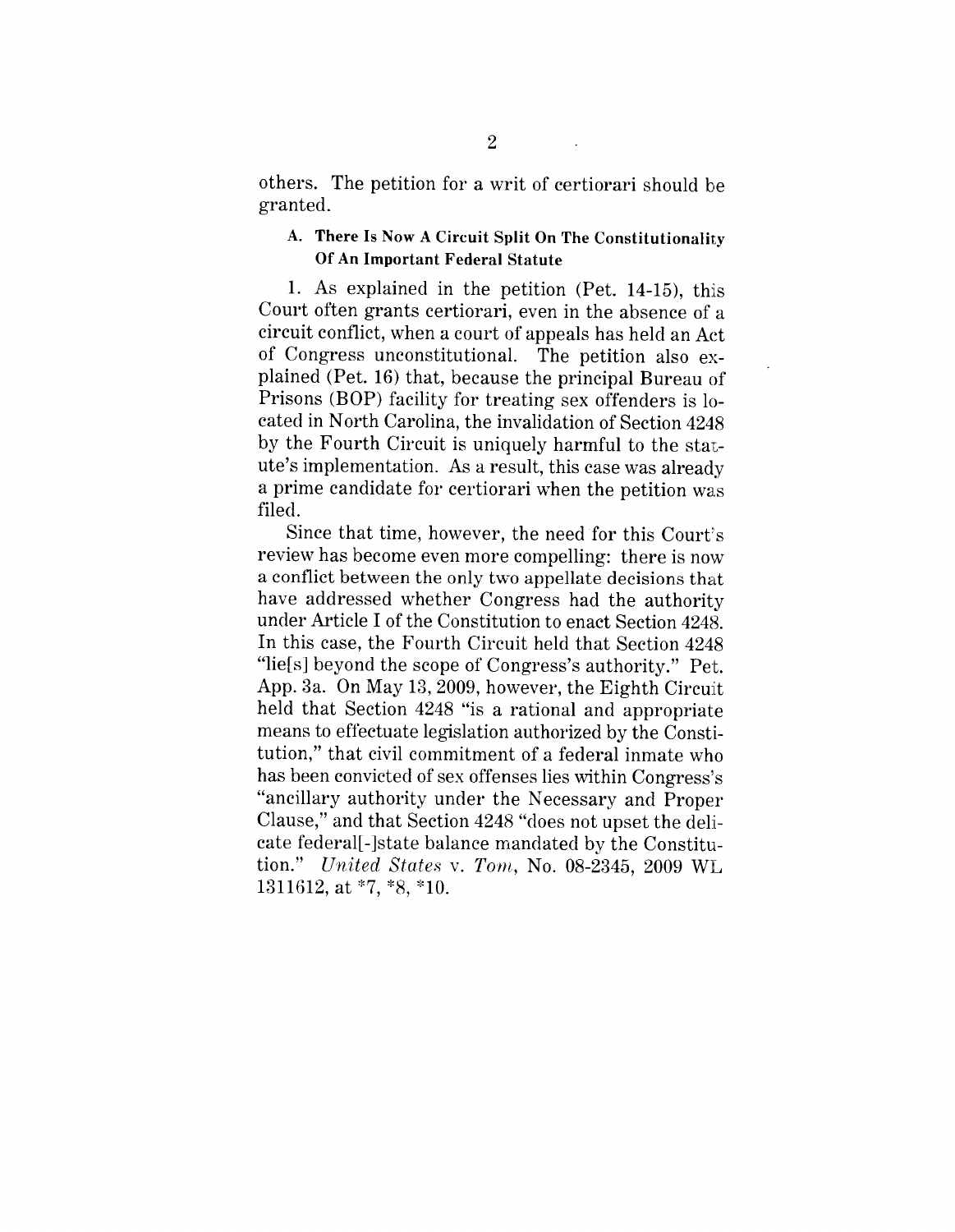Respondents imply that the Eighth Circuit's holding in *Tom* might be limited to civil-commitment authority "over individuals subject to continuing federal jurisdiction through a period of supervised release following service of a federal sentence," Br. in Opp. 1-2 (quoting *Tom,* 2009 WL 1311612, at \*11), but they do not claim that *Tom* can be distinguished from this case on that ground or that it minimizes the circuit split. To the contrary, they admit that, "[1]ike the respondent in *Tom,* four of the five respondents in this case have terms of supervised release that remain to be served." *Id.* at 5 n.3.

2. Rather than deny the existence of the circuit split, respondents suggest that this Court should wait for a case that might better "explor[e] the extent of [Section] 4248's reach" by addressing factual scenarios that respondents believe lie further beyond Congress's legitimate reach than their own cases. Br. in Opp. 4. That argument for denying certiorari might make sense if the Fourth Circuit had *sustained* Section 4248's application to respondents, because the Court might then await another case to consider whether the statute nonetheless is unconstitutional in other applications. The Fourth Circuit, however, affirmed a district court decision (Pet. App. 28a-29a) that *invalidated* Section 4248 in all of its applications, concluding broadly that the establishment of a civil-commitment regime for sexually dangerous persons in federal custody is beyond Congress's authority. That categorical ruling warrants this Court's review now.

Even assuming that other cases might present questions about the furthest reach of Congress's authority --an assumption not borne out by the cases respondents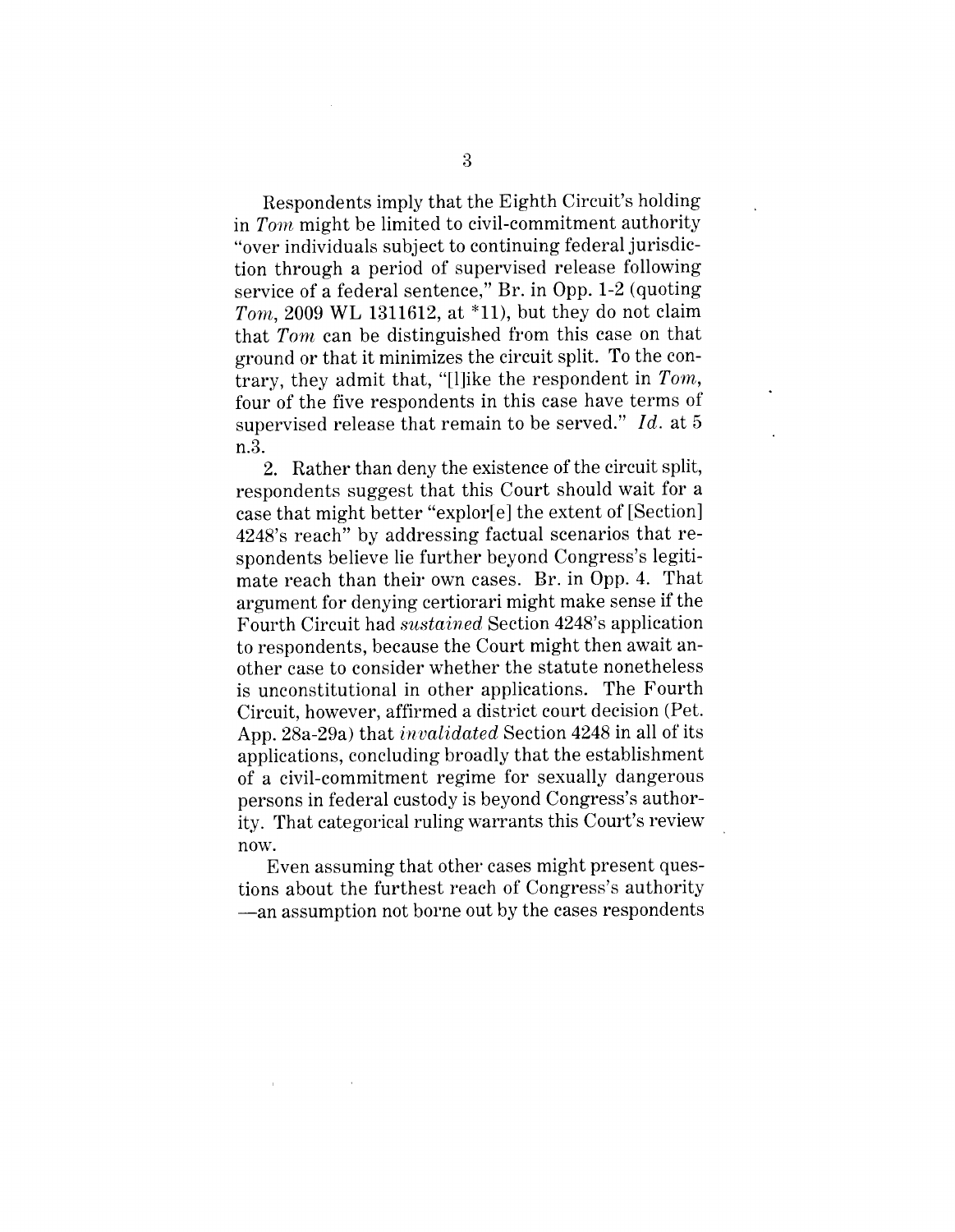cite<sup>1</sup>--postponing review for one of those cases would not necessarily "conserve judicial resources." Br. in Opp. 4. A decision by this Court, for example, that Section 4248 cannot be applied to persons whose BOP custody was unlawful still would not answer the question that is squarely presented in this case: whether Section 4248 can be applied to persons, like respondents, who were indisputably in lawful BOP custody when they

 $^1$  Neither of the two cases respondents discuss (Br. in Opp. 3-4) would be a better vehicle for considering Section 4248's constitutionality. In *United States v. Hernandez-Arenado*, No. 08-2520 (7th Cir. argued Sept. 12, 2008), the respondent is a Mariel Cuban, an alien whose immigration parole was revoked, who was detained by the Immigration and Naturalization Service in 1987, and who has since then been held in BOP facilities. See *United States v. Hernandez-Arenado*, No. 08-278, 2008 WL 2373747, at \*1 (S.D. Ill. June 9, 2008). He has not presented a constitutional challenge to Section 4248, but instead has argued that he was not "in the custody of the Bureau of Prisons" within the meaning of Section 4248(a) when the government certified him as sexually dangerous. Moreover, *Hernandez-Arenado* would present different constitutional considerations, because an inadmissible alien is not a citizen of any State and is subject to Congress's "plenary" authority. *Kleindienst v. Mandel, 408 U.S. 753, 769 (1972).* 

In *United States v. Shields*, No. 09-1330 (1st Cir. notice of appeal docketed Mar. 19, 2009), no briefs have been filed on appeal. Respondents assert (Br. in Opp. 3) that *Shields* presents a question about whether Section 4248 applies to a person who is "unlawfully" in BOP custody. That characterization stems from Shields's claim that his release date should have been two days earlier to correct an administrative error that denied him credit for previous time served--which would mean that he was certified the day after, rather than the day before, his sentence expired. The district court, however, treated Shields as in lawful BOP custody and described him as serving a 57-month prison term for a child-pornography offense at the time of his certification. *U~,ited States v. Sl~ields,* 522 F. Supp. 2d 317, 322-323 (D. Mass. 2007). That ruling substantially limits the likelihood that any constitutional analysis on appeal in *Shields* will explore the broader questions respondents raise about "the extent of § 4248's reach" (Br. in Opp. 4).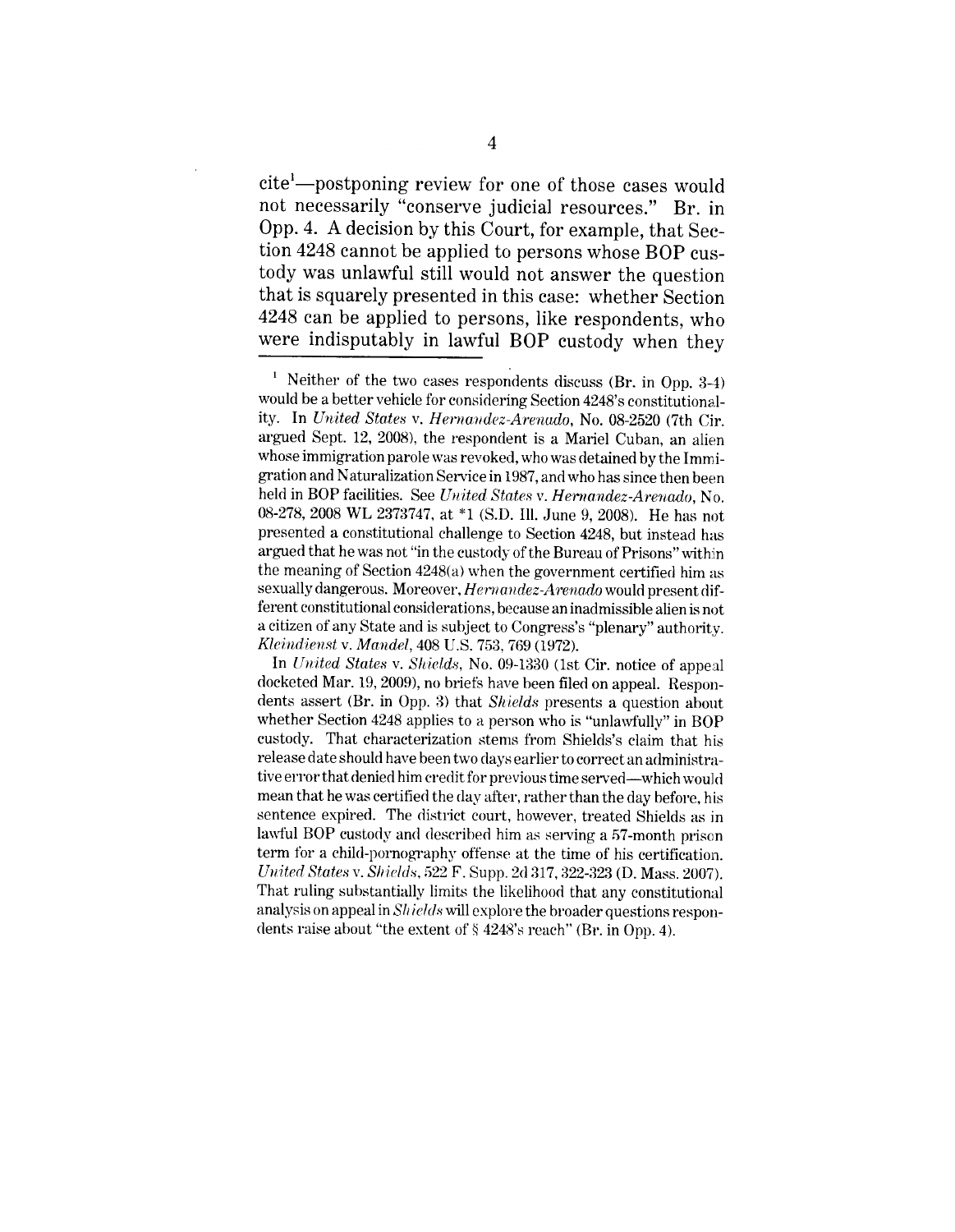were certified as "sexually dangerous" and who indisputably fall within the scope of the statute. The Fourth Circuit held that Section 4248 is unconstitutional even in those circumstances, and that holding warrants this Court's review.

## **B. The Petition Properly Addresses The Constitutionality Of Section 4248 As Applied To Persons In Respondents' Circumstances**

Respondents suggest that the government has inappropriately sought to "narrow[] the plain language of the statute" (Br. in Opp. 6) by focusing in its question presented (Pet. i) on (1) "persons who are already in the custody of the Bureau of Prisons, but who are coming to the end of their federal prison sentences," and (2) "persons who are in the custody of the Attorney General because they have been found mentally incompetent to stand trial." Those two categories of persons, however, are the categories within the scope of the statutory text that are represented by respondents in this case. The government consistently has argued that the statute is constitutional as applied to persons in those categories, and the court of appeals held otherwise. It thus makes sense for this Court to analyze whether the statute can be constitutionally applied to those two categories of individuals.<sup>2</sup>

With regard to the first category—those in BOP custody--the statutory text does not limit itself to persons who are nearing the end of a federal criminal sentence.

 $\pm$ 

 $\sim$   $\alpha$ 

 $\frac{2}{3}$  That is not to say, of course, that the statute cannot also be constitutionally applied to other persons, such as those "against whom all criminal charges have been dismissed solely for reasons relating to [their] mental condition."  $18$  U.S.C.  $4248(a)$ . The proceedings against respondents, however, do not present such a question.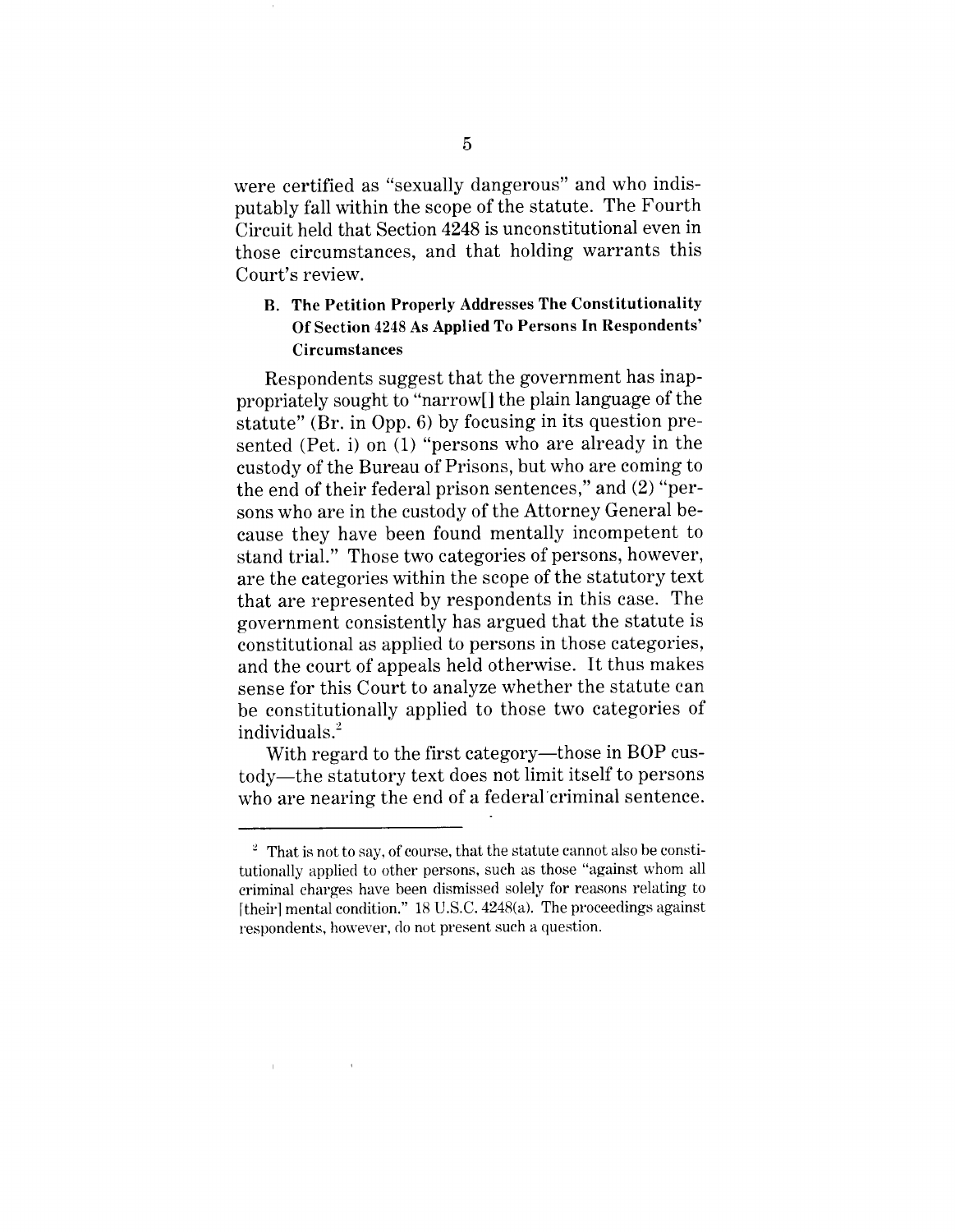But the government's framing of the question presented does not provide respondents with any cause for complaint. That framing was designed to describe the precise position of four of the respondents, as well as to pose the constitutional question at issue in what respondents would agree is its starkest form. Respondents defend the court of appeals' distinction between the federal government's "broad powers over persons *during* their prison sentences" and its supposed inability to provide for commitment *"after* the expiration of their prison terms." Pet. App. 14a; see Br. in Opp. 8. The government's reference to persons "coming to the end" of their prison sentences (as opposed, for example, to persons just beginning to serve their sentences) was similarly meant to identify the most difficult cases, in which a certification will result in commitment after a person's terra of imprisonment ends.

With regard to the second category of persons mentioned in the question presented-those who have been charged with federal offenses, but who have been found incompetent to stand trial and committed to the Attorney General's custody--respondents repeat the court of appeals' inexplicable conclusion that the government somehow forfeited any argument that the statute could be constitutionally applied to respondent Catron. See Br. in Opp. 6-7; Pet. App. 19a n.10. But the government had neither reason nor need, in respondents' words, to "seek separate relief" (Br. in Opp. 6) for Catron in the Fourth Circuit. The government asked for exactly the relief that was appropriate in the circumstances, which was for the district com't's invalidation of the statute to be reversed. Perhaps more important, in its briefing to the court of appeals, the government in fact dealt specifically with Catron's case. As explained in the petition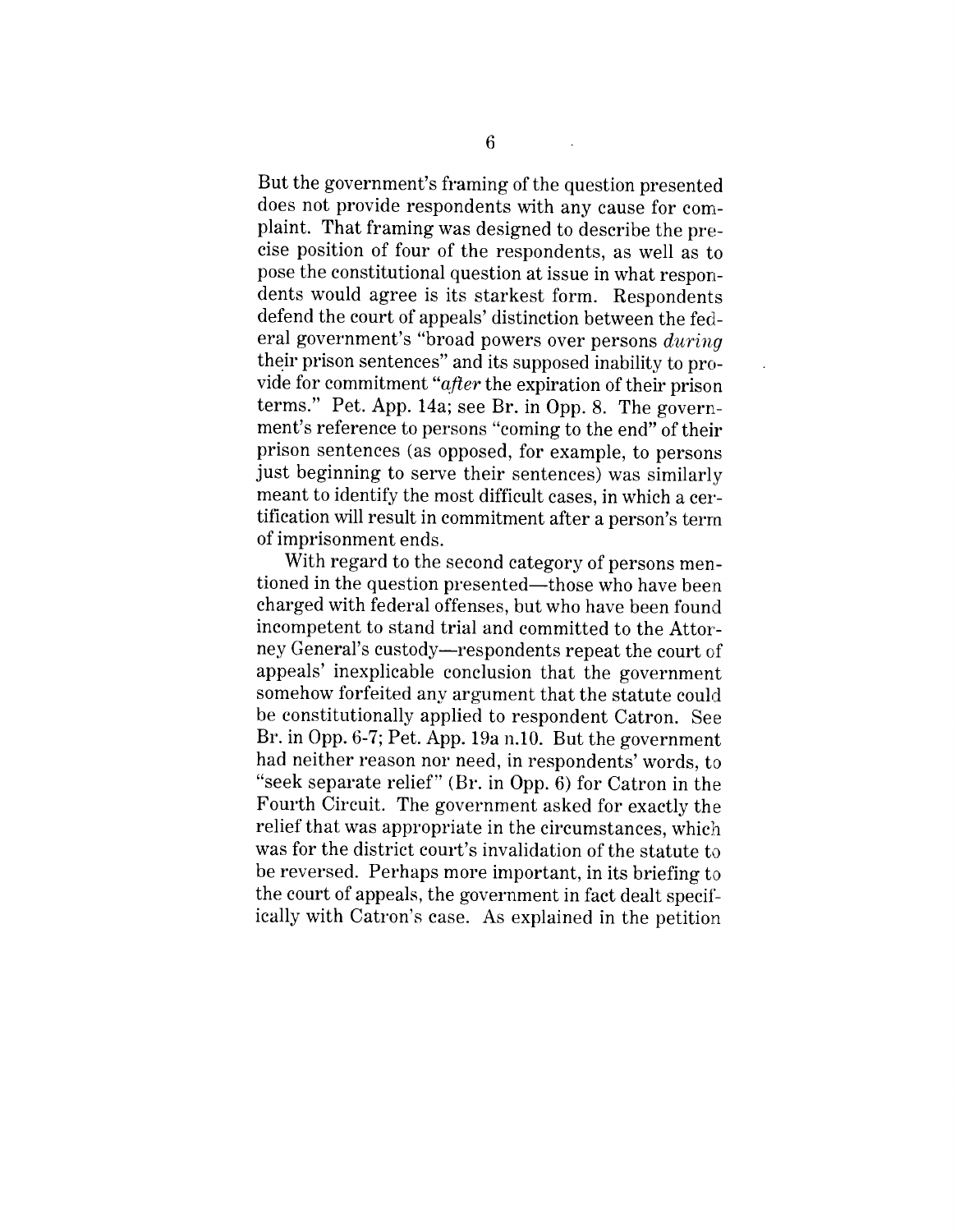(Pet. 30), the government argued in a four-page section of its principal brief and again in its reply that Catron's certification was based on grounds distinct from those of the other four respondents, and that *Greenwood v. United States,* 350 U.S. 366 (1956), therefore applies differently to his case (as respondents agree) than to those of the other respondents.

#### C. The Court Of Appeals' Analysis Remains Difficult To Square With This Court's Decision In *Greenwood*

Respondents address the merits of the Fourth Circuit's constitutional analysis by asserting that, however "important" the question presented, it does not "conflict[]" with this Court's decisions but instead "embraces them." Br. in Opp. 7 (citing *Greenwood, supra,* and *United States v. Morrison,* 529 U.S. 598 (2000)). Their discussion of *Greenwood,* however, continues to be based on a distinction between those who have not yet been prosecuted and those who already have been convicted. *Id.* at 13-15. They thus conspicuously fail to explain why the proceedings against respondent Catron, who was not prosecuted, exceed Congress's authority. See Pet. 29- 30. And even as to the other four respondents, their attempt to limit *Greenwood* to cases involving persons declared incompetent to stand trial (Br. in Opp. 15) implicitly concedes the government's argument (Pet. 24) that *Greenwood* did not purport to "place beyond Congress's power any ability to address \* \* \* threats posed by other persons (like most of respondents here) who have not only been indicted but also convicted of federal crimes and imprisoned by the federal government."

Respondents otherwise address the constitutional issue by refuting arguments the government has not

 $\mathbf{E}^{(1)}$  .

 $\sim 100$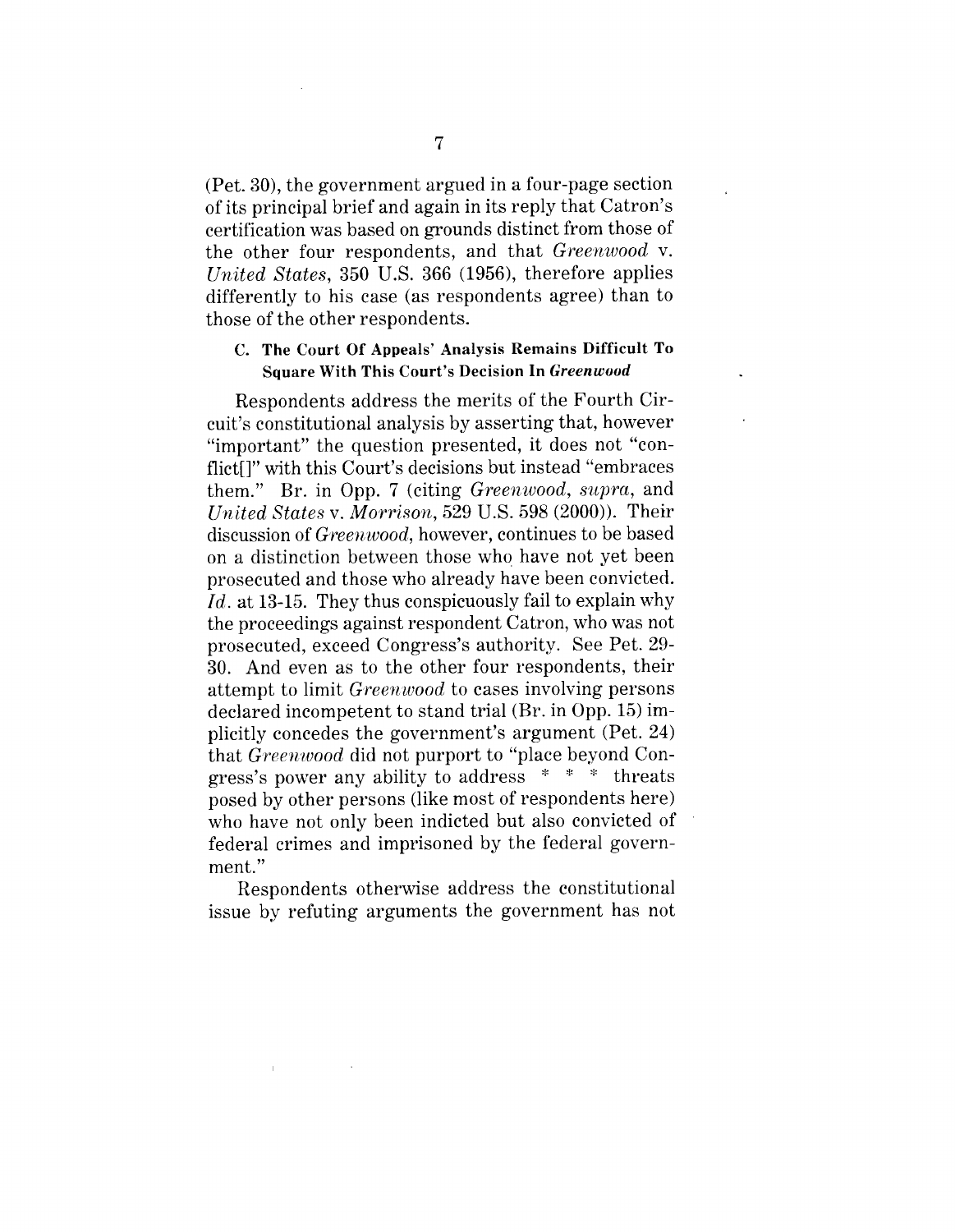made. The government does not assert a general federal police power (Br. in Opp. 10-12), and does not claim that the Necessary and Proper Clause gives Congress powers that are not "tether[ed]" *(id.* at 8) to other powers vested in the federal government. But for matters that fall within Congress's enumerated powers, respondents do not deny that Congress has the authority under the Necessary and Proper Clause "to enact criminal laws, provide for the operation of a penal system, and assume for the United States custodial responsibilities for its prisoners." Pet. 18. And respondents fail to demonstrate why Congress cannot reasonably determine that in the case of a person who has become mentally ill and a danger to society, those custodial responsibilities include "provid[ing] for his supervision, treatment, and care--where the most relevant States decline to do so- rather than simply [releasing him] into society at large." Pet. 2-5, 20-22.

### D. **The Court Should Not Add** A Due **Process Question** That **Has Not Been Addressed By Any Court Of Appeals**

1. Respondents "request" (Br. in Opp. 17) that, if the Court grants certiorari in this case, it also "order the parties to address whether the Due Process Clause mandates the application of the reasonable doubt standard to the factual determination required by [Section] 4248" concerning an individual's previous "sexually violent conduct or child molestation." The court of appeals did not reach that question. See Pet. App. 4a n.1. And respondents do not claim that their due process argument independently warrants certiorari at this time. They suggest only (Br. in Opp. 17) that this Court would foster "judicial economy" by deciding their due process challenge now. The due process issue, however, is en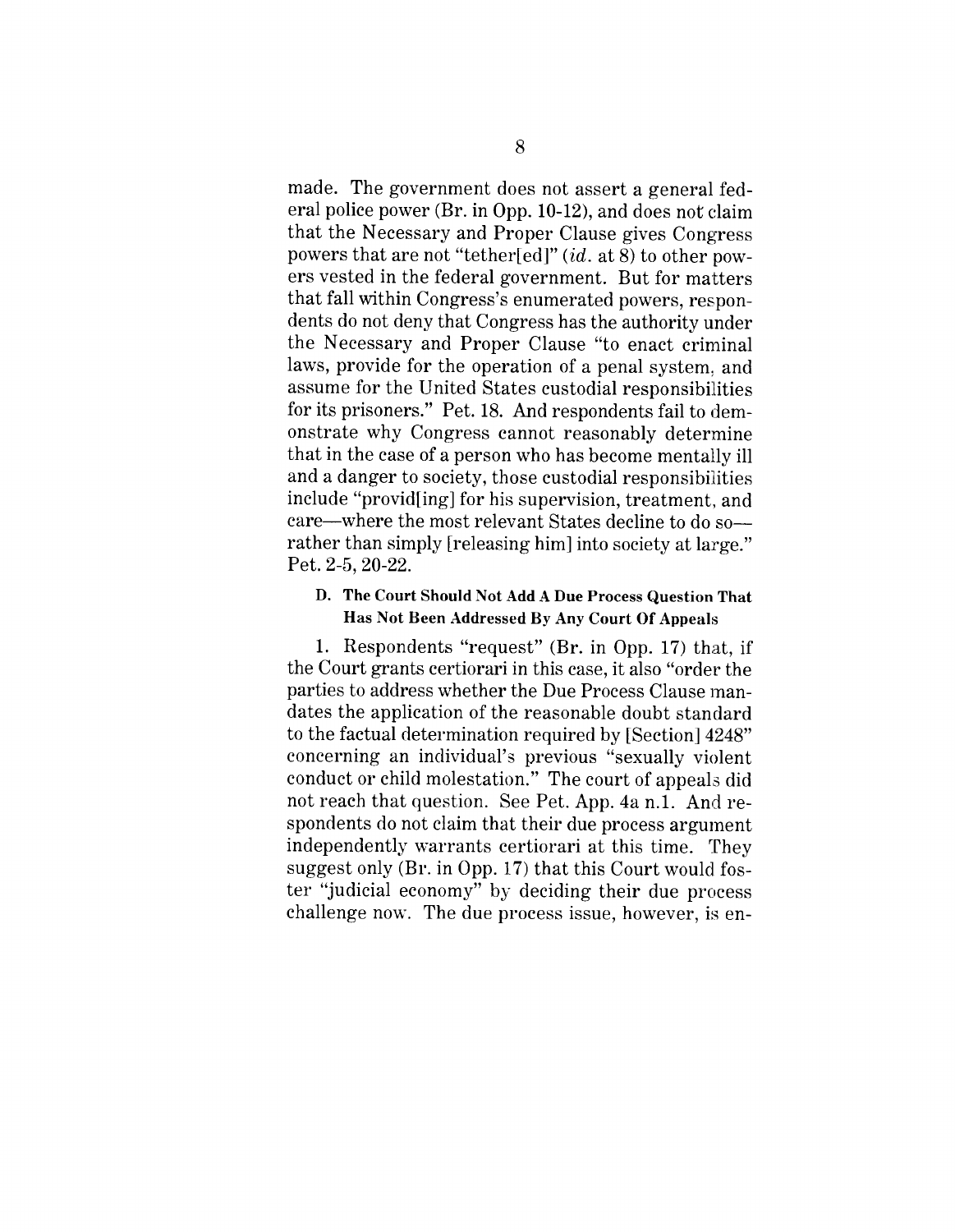tirely separate from the question presented in the petition, and it has not yet been decided by *any* court of appeals. That alone should suffice to reject respondents' request.

As this Court recently explained, under its "usual procedures," it does not decide questions that have not already been answered by a court of appeals, because "[t]his Court  $* * *$  is one of final review, 'not of first" view.'" *FCC v. Fox Television Stations, Inc.,* 129 S. Ct. 1800, 1819 (2009) (quoting *Cutter v. Wilkinson,* 544 U.S. 709, 718 n.7 (2005)). That is especially true with regard to constitutional questions. Thus, in *Fox Television,* the Court upheld certain FCC orders against a challenge under the Administrative Procedure Act, 5 U.S.C. 551 *et seq.,* but, because the court of appeals had "not definitively rule[d] on the constitutionality of the Commission's orders," this Court refused the respondents' request that it "decide their validity under the First Amendment."  $129$  S. Ct. at  $1819$ . Although respondents mention that their due process challenge was "fully litigated in the district court" (Br. in Opp. 17), that consideration is insufficient to warrant exceptional

 $\sim 10^7$ 

 $\mathbb{R}^n$ 

<sup>:~</sup> The posture of *C~ttter* was even more analogous to this case. The court of appeals held that a federal statute violated the Establishment Clause. *Cutter*, 544 U.S. at 718 n.7. At the certiorari stage, the petitioners presented only an Establishment Clause question, Pet. at i, *Cutter, supra* (No. 03-9877), but the respondents argued that "the Court should review the other constitutional issues regarding [the statute's] validity, such as challenges under the Spending and Commerce Clauses and the Tenth and Eleventh Amendments," Br. in Opp. at 14. Although the parties briefed the additional constitutional questions at the merits stage in *Cutter*, see, *e.g.*, Pet. Br. at 36-49; U.S. Br. at 37-49; Resp. Br. at 25-33; U.S. Reply Br. at 14-20, this Court refused to consider those "defensive pleas" because they "were not addressed by the Court of Appeals." 544 U.S. at 718 n.7.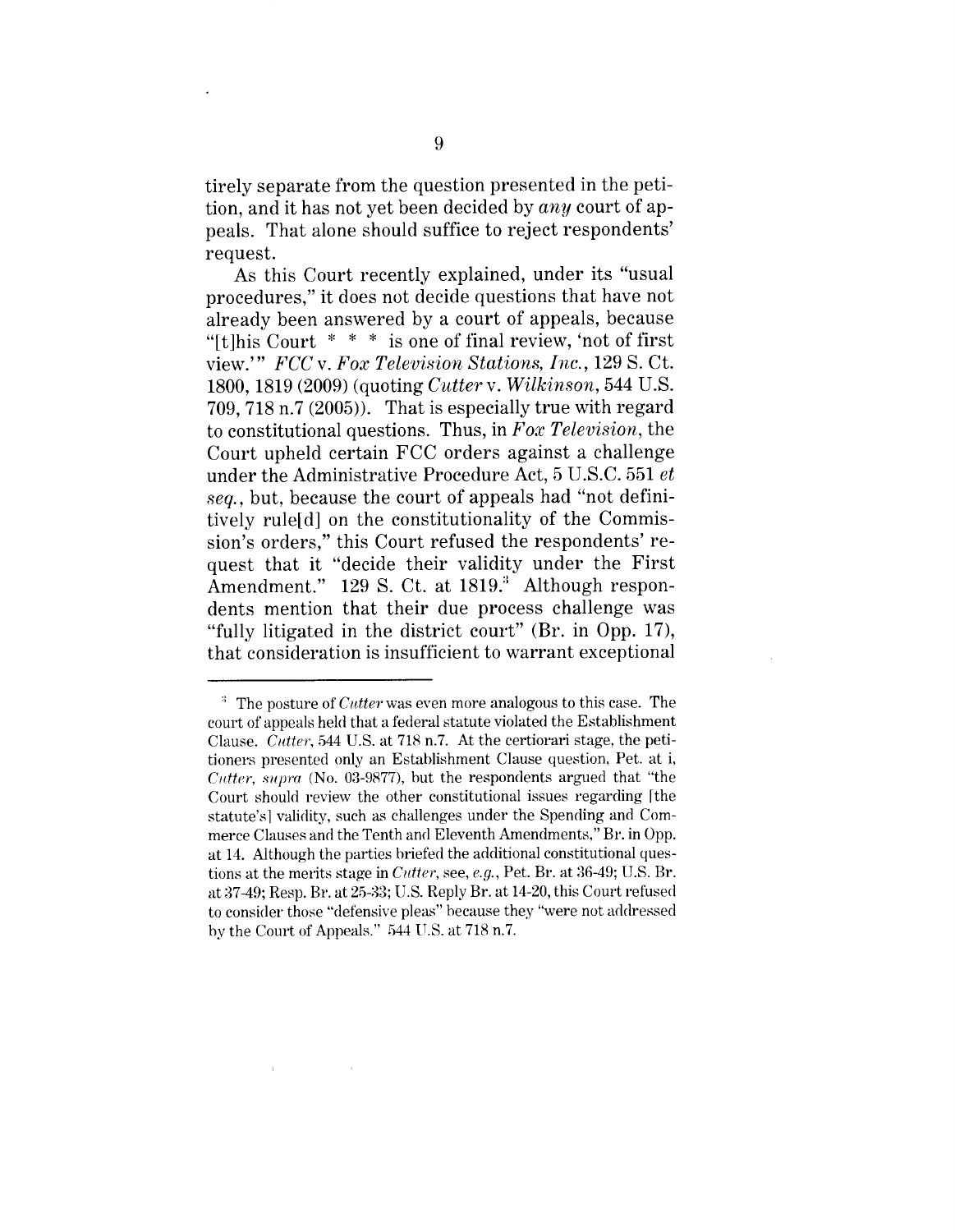treatment. See, *e.g., Aschroft v. ACLU,* 535 U.S. 564, 585-586 (2002).

2. In any event, respondents' due process argument lacks merit. This Court previously has held that a civilcommitment framework predicated on clear and convincing evidence of mental illness and future dangeroushess does not violate due process. See *Addington v. Texas*, 441 U.S. 418, 431-433 (1979). Section 4248 satisfies that standard by requiring the government to prove by clear and convincing evidence that an individual "suffers from a serious mental illness, abnormality, or disorder as a result of which he would have serious difficulty in refraining from sexually violent conduct or child molestation if released." 18 U.S.C. 4247(a)(6). Respondents contend that Section 4248 violates due process because the *additional* showing it requires—that the individual "engaged or attempted to engage in sexually violent conduct or child molestation," 18 U.S.C.  $4247(a)(5)$ —need not be proved beyond a reasonable doubt. But Congress's requirement in Section 4248 of a further showing, beyond what due process requires, to justify civil commitment, provides no reasonable basis for finding the provision unconstitutional. Here, Congress has increased the evidentiary burden on the government above the constitutionally mandated floor. In doing so, Congress need not demand that the government make its additional showing by the highest possible burden of  $\text{proof}^4$ 

 $^{4}$  Even if respondents were correct on the merits of their due process argument, it would not provide an alternative ground for affirming the judgment of the court of appeals, because the proper remedy would not be invalidation of Section 4248 as a whole. If due process requires a higher burden of proof for certain facts than the "clear and convincing evidence" standard in Section 4248(d), the Court would need to deter-